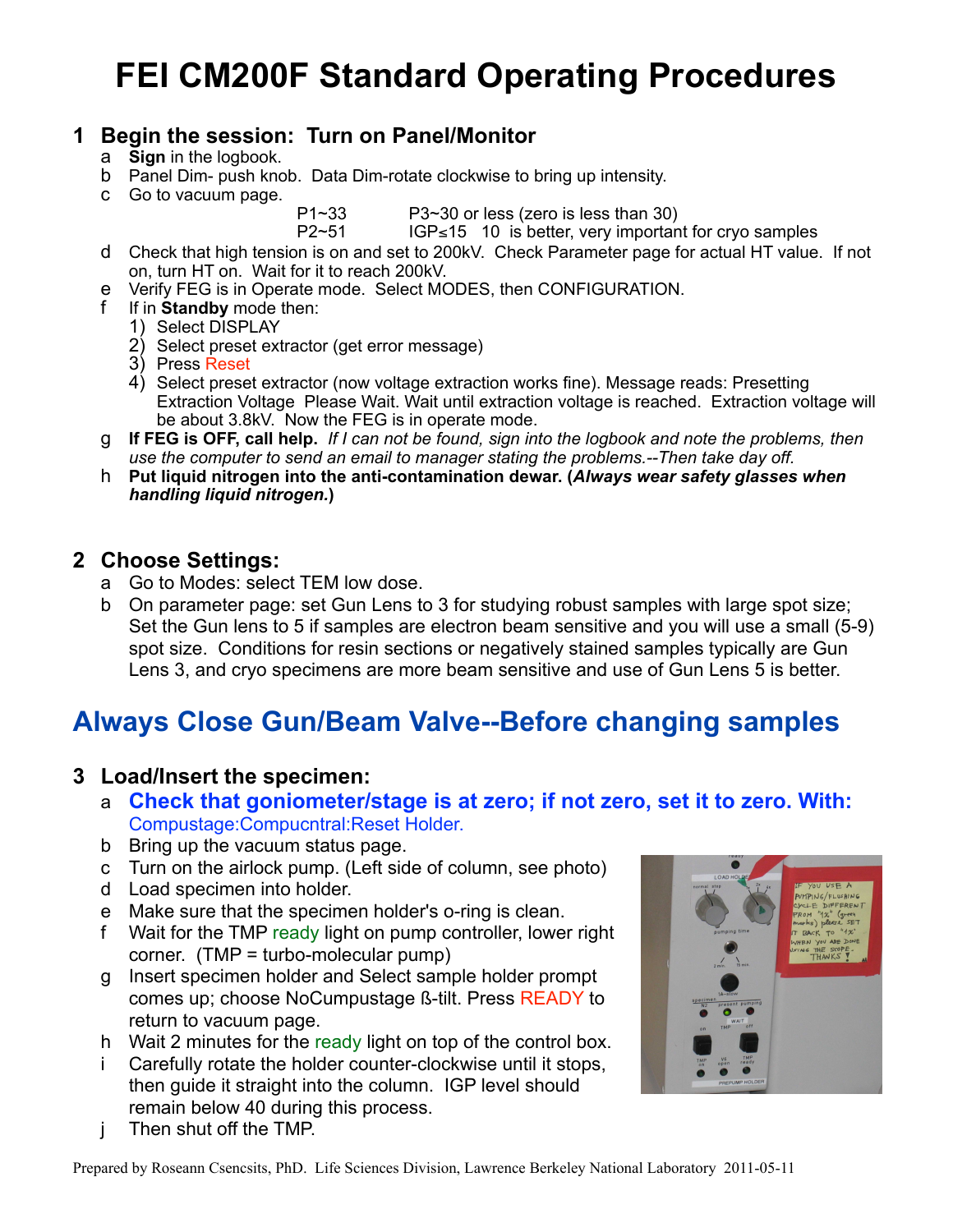### **4 When IGP**≤**15- Open Gun/Beam Valve – SLOWLY-counterclockwise**

#### **5 General Alignment Notes:**

- a Press the STANDARD FOCUS BUTTON.
- b Focus and align beam and condenser aperture.
- c Put specimen at the eucentric height. Use stage  $a$ -wobbler found on compustage page.
- d Focus the image to the minimum contrast condition. *The in-focus objective lens current for the eucentric condition is approximately achieved by pressing the standard focus button.*
- e Enter the Alignment page on the CM200 display by depressing the Align button. This button is found on the lower right side of the console; The group of buttons are: STG, DF, ALG, stigmators, dark field, alignment.
- f Select and adjust the beam coil pivot points for x and y independently using the multi-function knobs. Do at 15kx or higher.
- g Adjust the current center ("Rotation Center"). Do at as high a magnification as you will work. Depress the Align button to return to the Low Dose TEM menu.
- h To adjust the stigmators, depress the STIG button and the stigmator adjustment page comes up. Tweak the stigmators as necessary. Note: the objective stigmators come up as default. Condenser Astigmatism correction is easiest at very high mag, over 100kx, simply easier to observe oval beam at high magnification.

#### **6 General Use Notes:**

- a Cover viewing port when not looking in it, and **always** when handling liquid nitrogen.
- b Low dose mode align in EXPOSE mode. In SEARCH or FOCUS, the reset button on lower left will reset the beam to EXPOSE beam shift condition.
- c For Tomography the microscope must be in SEARCH mode. This allows control of the TEM by the software.
- d Gatan Camera saturates at ~50,000 counts/pixel, do not exceed this value.
- e For low-dose cryo work-- focus in Focus mode, then blank and press expose to record an image on film.
- f Return to Low Dose page from Modes page, press TEM LOW DOSE **two** times.
- g **Reset goniometer/stage to zero before removing or inserting samples.**

#### **7 Removing the specimen:**

- a **Check that goniometer/stage is at zero; if not zero, reset holder.**  Compustage:Compucntral:Reset Holder.
- b Bring up the vacuum status page.
- c Grasp end of holder with right hand.
- d Press against the green central part of the goniometer with your left thumb and index finger.
- e While observing the IGP vacuum reading, withdraw the sample holder until it stops. Rotate the holder clockwise until it stops. The holder will stay in this position to let you change your grip on it here. If the vacuum level degraded above 50, make a note in the logbook.
- f With both hands, uniformly pull the holder, from the goniometer, until it is released.
- g Remove your sample from the holder.

#### **8 Changing film:**

- a If film was used, change film box and reset the film counter to 50.
- b To vent the camera, press CAM AIR once to vent the camera.
- c Remove camera cover.
- d Using gloves remove the film box assembly and insert a new one.
- e Replace camera cover.
- f Hit CAM AIR once to pump the camera.
- g Wait for camera vacuum to return to READY,  $P_3$  <65.